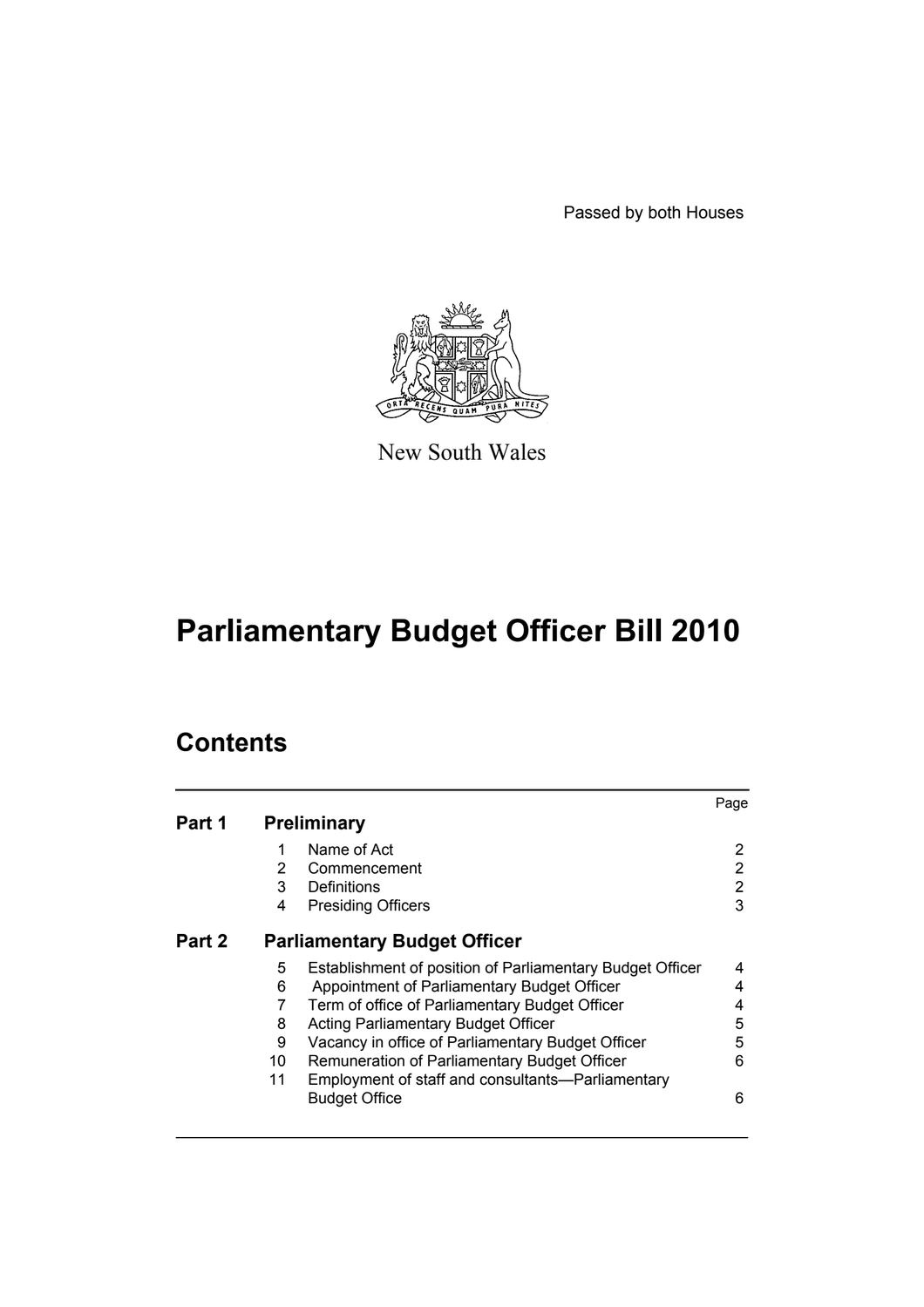Parliamentary Budget Officer Bill 2010

Contents

| <b>Functions</b><br>Part 3<br>12<br>Functions relating to costings of election promises<br>13<br>Functions relating to advice etc to members of Parliament | 7              |
|------------------------------------------------------------------------------------------------------------------------------------------------------------|----------------|
|                                                                                                                                                            |                |
|                                                                                                                                                            |                |
|                                                                                                                                                            | 7              |
| 14<br>Operational plan                                                                                                                                     | $\overline{7}$ |
| 15<br>Report of the Parliamentary Budget Officer to designated<br>parliamentary committees and monitoring by committees                                    | 8              |
| Parliamentary Budget Officer to have access to<br>16                                                                                                       |                |
| Government agencies                                                                                                                                        | 8              |
| Confidentiality of information or documents relating to<br>17<br>election policy and other costings                                                        | 9              |
| Part 4<br><b>Election policy costings</b>                                                                                                                  |                |
| <b>Division 1</b><br><b>Requests for election policy costings</b>                                                                                          |                |
| 18<br>Request for election policy costings by parliamentary<br>leaders                                                                                     | 11             |
| 19<br>Period during which election policy costings may be<br>requested                                                                                     | 11             |
| 20<br>Withdrawal of election costing requests                                                                                                              | 11             |
| <b>Division 2</b><br><b>Parliamentary Budget Officer to prepare</b><br>costings of election policies                                                       |                |
| 21<br>Parliamentary Budget Officer to prepare costings of<br>election policies                                                                             | 12             |
| 22<br>Public release of election policy costings                                                                                                           | 12             |
| 23<br>Budget impact statements for all costed policies                                                                                                     | 12             |
| <b>Division 3</b><br><b>General election costing provisions</b>                                                                                            |                |
| 24<br>Pre-election statement of uncommitted State funds                                                                                                    | 13             |
| 25<br>Parliamentary Budget Officer guidelines                                                                                                              | 14             |
| Revision of election policy costings and budget impact<br>26<br>statements to correct any errors                                                           | 14             |
| 27<br>Nominee may act for parliamentary leader                                                                                                             | 14             |
| <b>Miscellaneous</b><br>Part 5                                                                                                                             |                |
| Nature of proceedings for offences<br>28                                                                                                                   | 15             |
| 29<br>Regulations                                                                                                                                          | 15             |
| 30<br>Review of Act                                                                                                                                        | 15             |
| 31<br>Repeal of Charter of Budget Honesty (Election Promises<br>Costing) Act 2006 No 89                                                                    | 15             |
| <b>Schedule 1</b><br><b>Amendment of other Acts</b>                                                                                                        | 16             |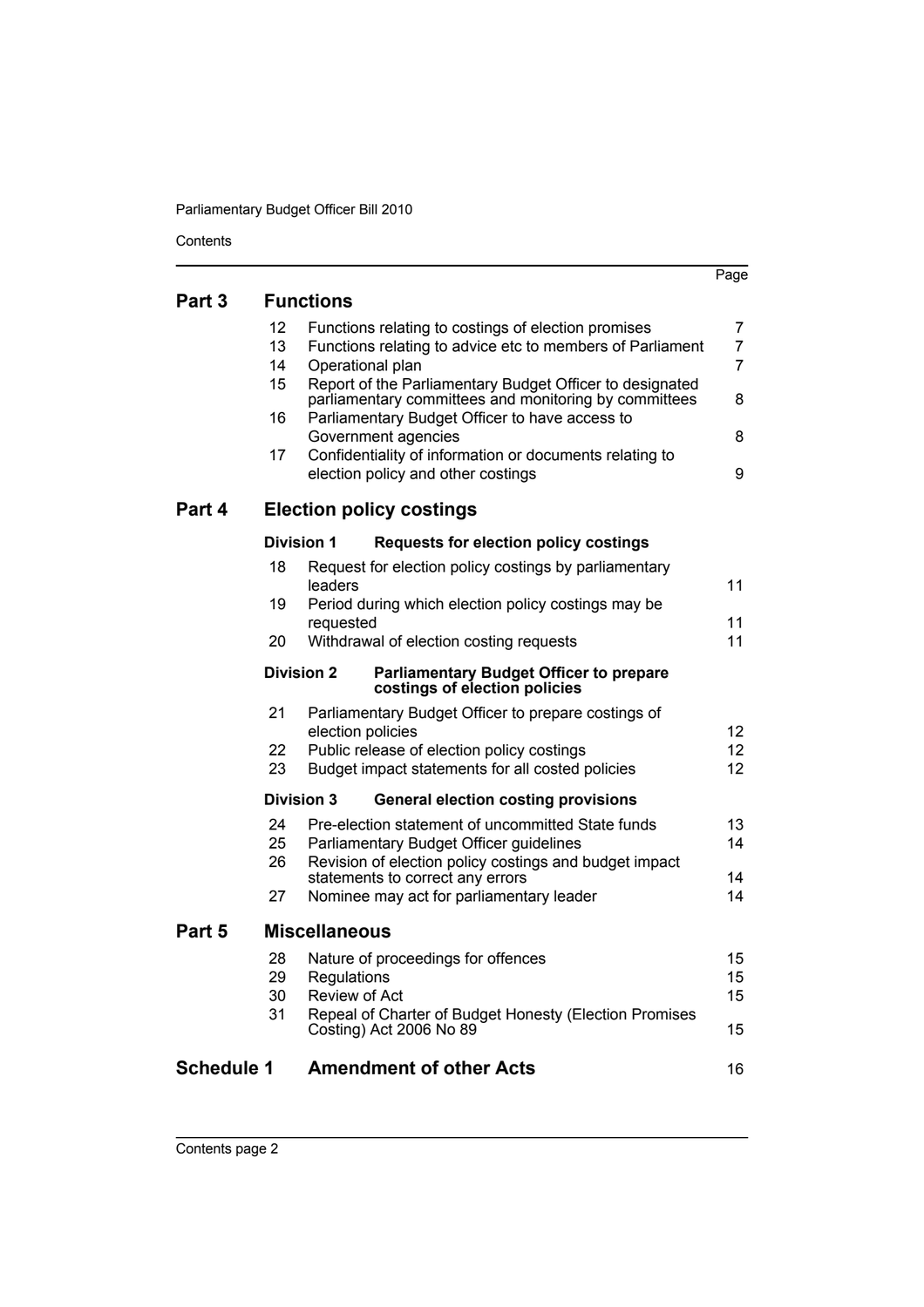*I certify that this public bill, which originated in the Legislative Assembly, has finally passed the Legislative Council and the Legislative Assembly of New South Wales.*

> *Clerk of the Legislative Assembly. Legislative Assembly, Sydney, , 2010*



New South Wales

# **Parliamentary Budget Officer Bill 2010**

Act No , 2010

An Act to establish and confer functions on the Parliamentary Budget Officer as an independent officer of Parliament; to provide for costings of election promises by that Officer; to repeal the *Charter of Budget Honesty (Election Promises Costing) Act 2006*; and for other purposes.

*I have examined this bill and find it to correspond in all respects with the bill as finally passed by both Houses.*

*Assistant Speaker of the Legislative Assembly.*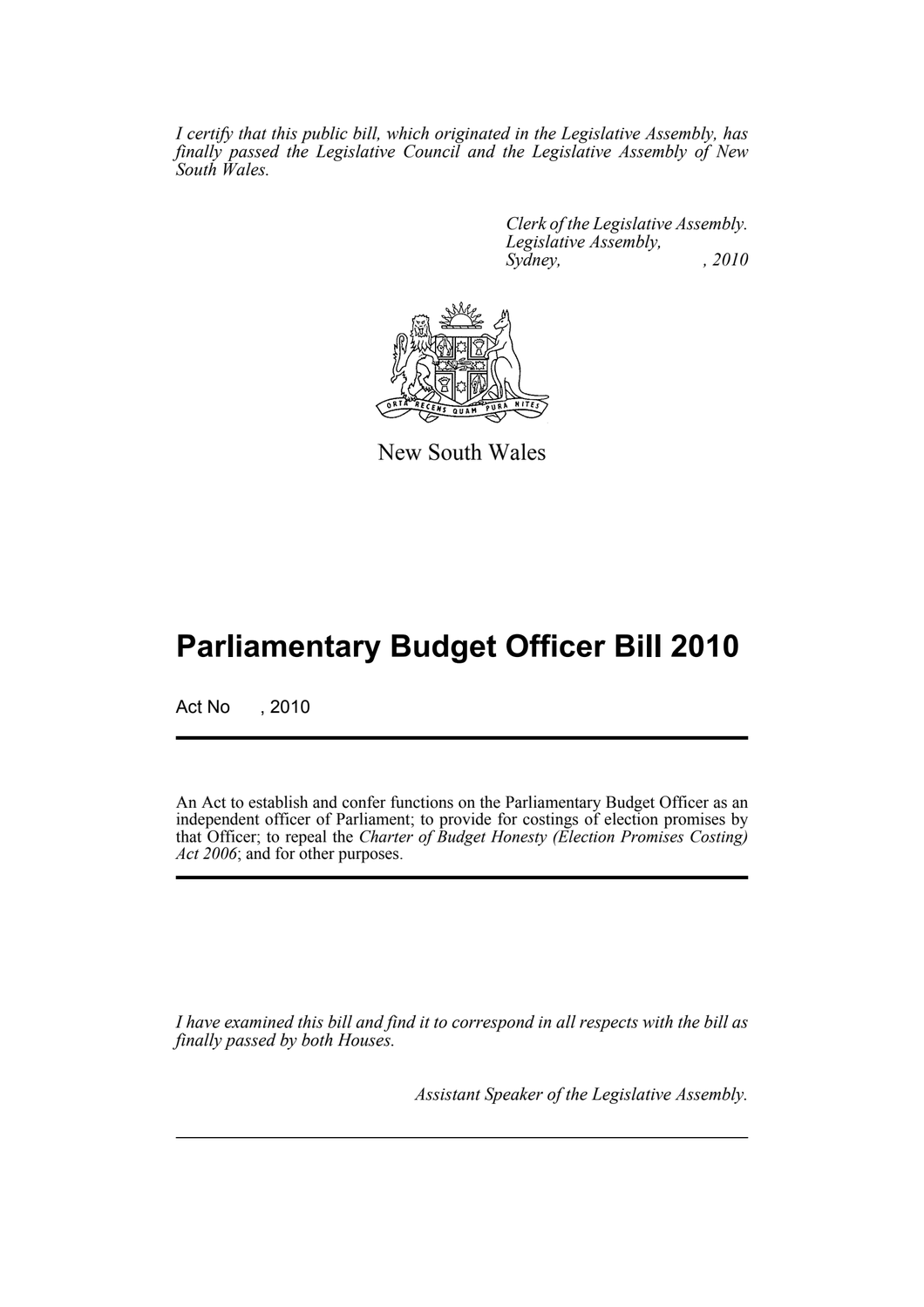Clause 1 Parliamentary Budget Officer Bill 2010

Part 1 Preliminary

**The Legislature of New South Wales enacts:**

# <span id="page-3-1"></span><span id="page-3-0"></span>**Part 1 Preliminary**

# **1 Name of Act**

This Act is the *Parliamentary Budget Officer Act 2010*.

#### <span id="page-3-2"></span>**2 Commencement**

- (1) Parts 1 and 2 and Schedule 1.2 commence on the date of assent to this Act.
- (2) The remainder of this Act commences on 25 January 2011.

#### <span id="page-3-3"></span>**3 Definitions**

(1) In this Act:

*election costing request* means a request made under Division 1 of Part 4 to the Parliamentary Budget Officer for the preparation of an election policy costing.

*election policy costing* means a costing of a publicly announced or proposed policy prepared by the Parliamentary Budget Officer under Division 2 of Part 4.

*function* includes a power, authority or duty, and *exercise* a function includes perform a duty.

*Parliamentary Budget Officer* means the Parliamentary Budget Officer appointed by the Presiding Officers under section 6.

*parliamentary leader* means any of the following:

- (a) the Premier,
- (b) the Leader of the Opposition,
- (c) a member of Parliament who is the recognised parliamentary leader of a registered party (other than a party, and any coalition party, whose parliamentary leader is the Premier or Leader of the Opposition),
- (d) a member of Parliament who was not an endorsed candidate of any registered party when last elected to Parliament and who is not being endorsed by any registered party for the next State general election.

*pre-election half-yearly budget review* means the last half-yearly review publicly released by the Treasurer before a State general election under section 8 (3) of the *Public Finance and Audit Act 1983*.

*Presiding Officers* means (subject to section 4) the President of the Legislative Council and Speaker of the Legislative Assembly.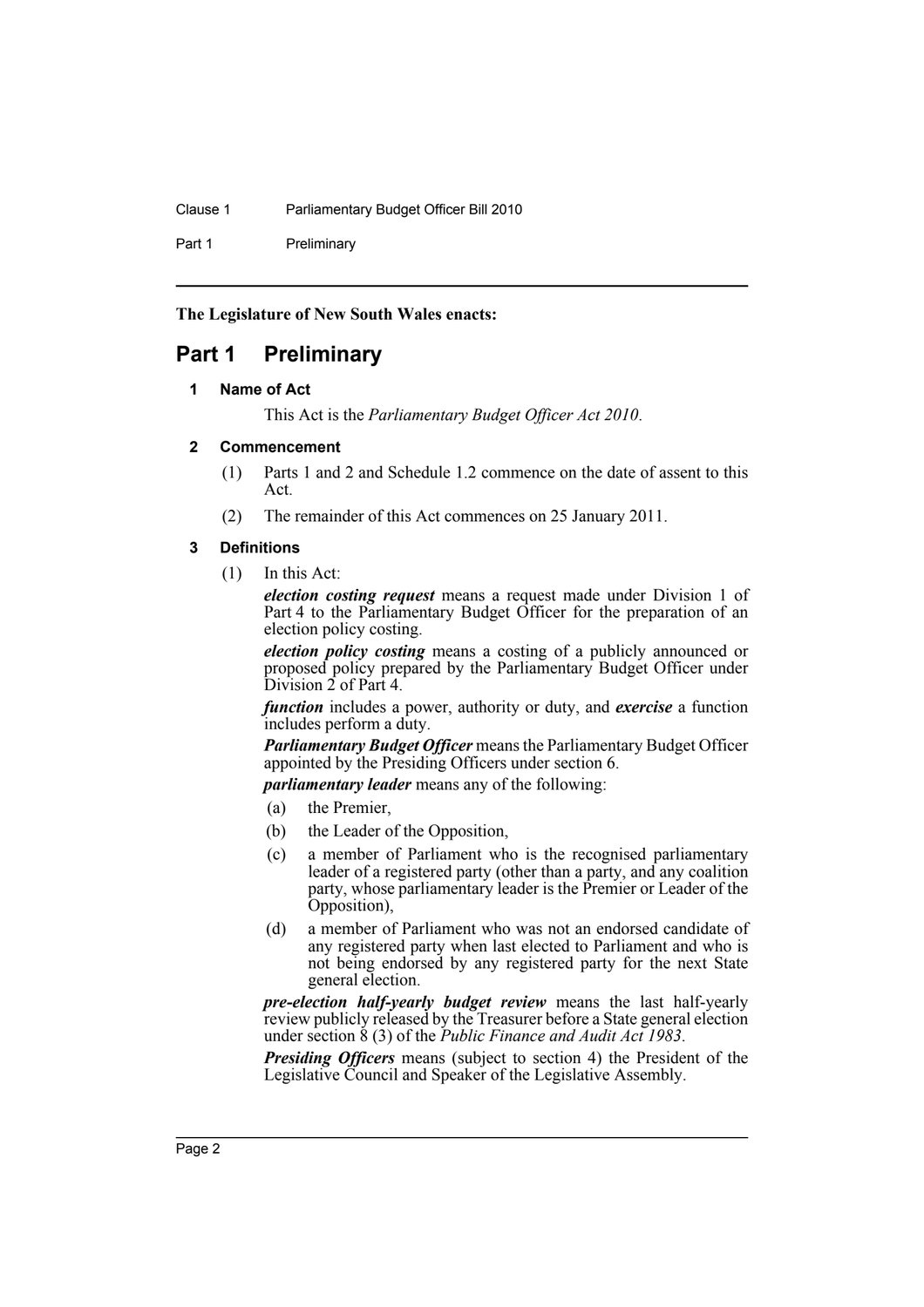Preliminary **Preliminary Part 1** 

*registered party* means a party registered under Part 4A of the *Parliamentary Electorates and Elections Act 1912*.

- (2) If a registered party that is represented in Parliament by 2 or more members of Parliament does not have a recognised parliamentary leader, one of those members who is nominated by the other members has the functions of the recognised parliamentary leader of that registered party for the purposes of this Act only. Any such nomination is to be made by notice in writing to the Parliamentary Budget Officer.
- (3) For the purposes of this Act, the date a State general election is due to be held is the day fixed for taking the poll at a general election of members of the Legislative Assembly.
- (4) A reference in this Act to a member of Parliament includes, during the period that the Legislative Assembly is dissolved or has expired, a reference to a person who was a member of Parliament immediately before that dissolution or expiry.
- (5) Notes included in this Act do not form part of this Act.

#### <span id="page-4-0"></span>**4 Presiding Officers**

- (1) If a provision of this Act requires or authorises the Presiding Officers to take any action or decide any matter, the provision is taken to require or authorise the Presiding Officers only to take the action jointly or decide the matter jointly.
- (2) If the Presiding Officers were both last elected to Parliament as the endorsed candidates of the same registered party (or registered parties that are coalition parties), any such action or decision may only be taken or decided jointly with a deputy Presiding Officer designated by those Presiding Officers who was last elected to Parliament as the endorsed candidate of another registered party.
- (3) A reference in subsection (2) to a deputy Presiding Officer includes a reference to an assistant Presiding Officer if all eligible deputy Presiding Officers are absent or acting as the Presiding Officer under the *Constitution Act 1902*.

**Note.** Sections 22G and 31A of the *Constitution Act 1902* provide that during the absence from NSW of the President or the Speaker, the Chair of Committees of the Legislative Council (who is also the Deputy President) or the Deputy Speaker of the Legislative Assembly act for the President or the Speaker respectively.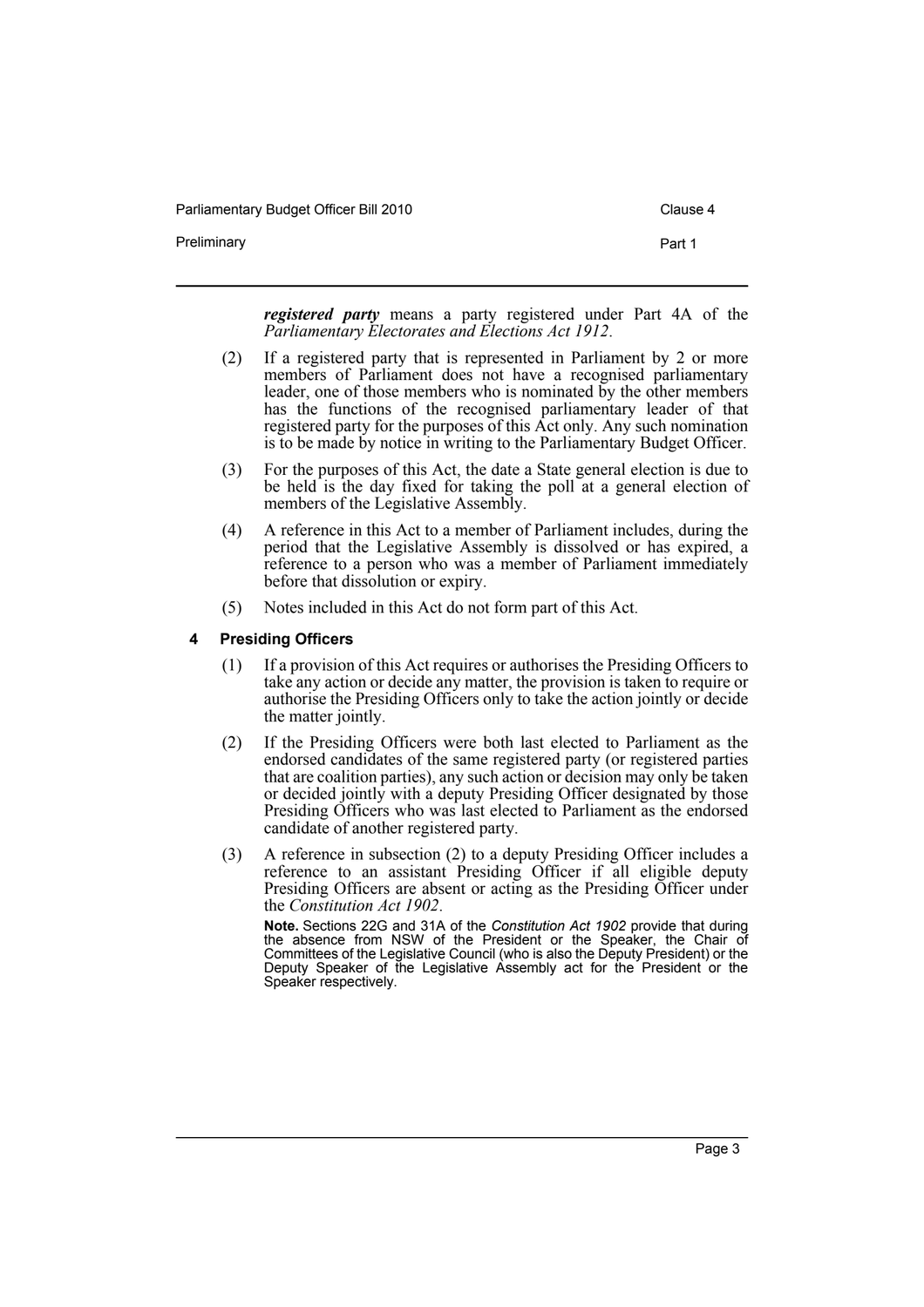Clause 5 Parliamentary Budget Officer Bill 2010

Part 2 **Parliamentary Budget Officer** 

# <span id="page-5-1"></span><span id="page-5-0"></span>**Part 2 Parliamentary Budget Officer**

# **5 Establishment of position of Parliamentary Budget Officer**

- (1) The position of Parliamentary Budget Officer is established as an independent officer of Parliament.
- (2) The functions of the Parliamentary Budget officer are only those conferred by this or any other Act, and there are no implied rights, obligations or immunities arising from that officer being an independent officer of Parliament.

# <span id="page-5-2"></span>**6 Appointment of Parliamentary Budget Officer**

- (1) The Presiding Officers may appoint a person as Parliamentary Budget Officer.
- (2) The person appointed as Parliamentary Budget Officer must be a person selected from a list of at least 2 persons recommended by a panel comprising:
	- (a) the Ombudsman, and
	- (b) the Information Commissioner, and
	- (c) the Chairperson of the Independent Pricing and Regulatory Tribunal.
- (3) If the Presiding Officers decline to appoint a person from a list of persons recommended by the panel, the panel is required to recommend a further list.
- (4) The Parliamentary Budget Officer is to be appointed on a full-time basis. The Parliamentary Budget Officer is not to engage in paid employment outside the duties of his or her office without the approval of the Presiding Officers.

# <span id="page-5-3"></span>**7 Term of office of Parliamentary Budget Officer**

- (1) The Parliamentary Budget Officer holds office for the period of not less than 4 years and not greater than 9 years that is specified in his or her instrument of appointment.
- (2) The Parliamentary Budget Officer is eligible (if otherwise qualified) to be re-appointed.
- (3) A person cannot hold office as Parliamentary Budget Officer for a total period of more than 9 years.
- (4) Despite anything to the contrary in this section, the first person appointed as the Parliamentary Budget Officer is to be appointed for a period of 9 years, and is not eligible for re-appointment.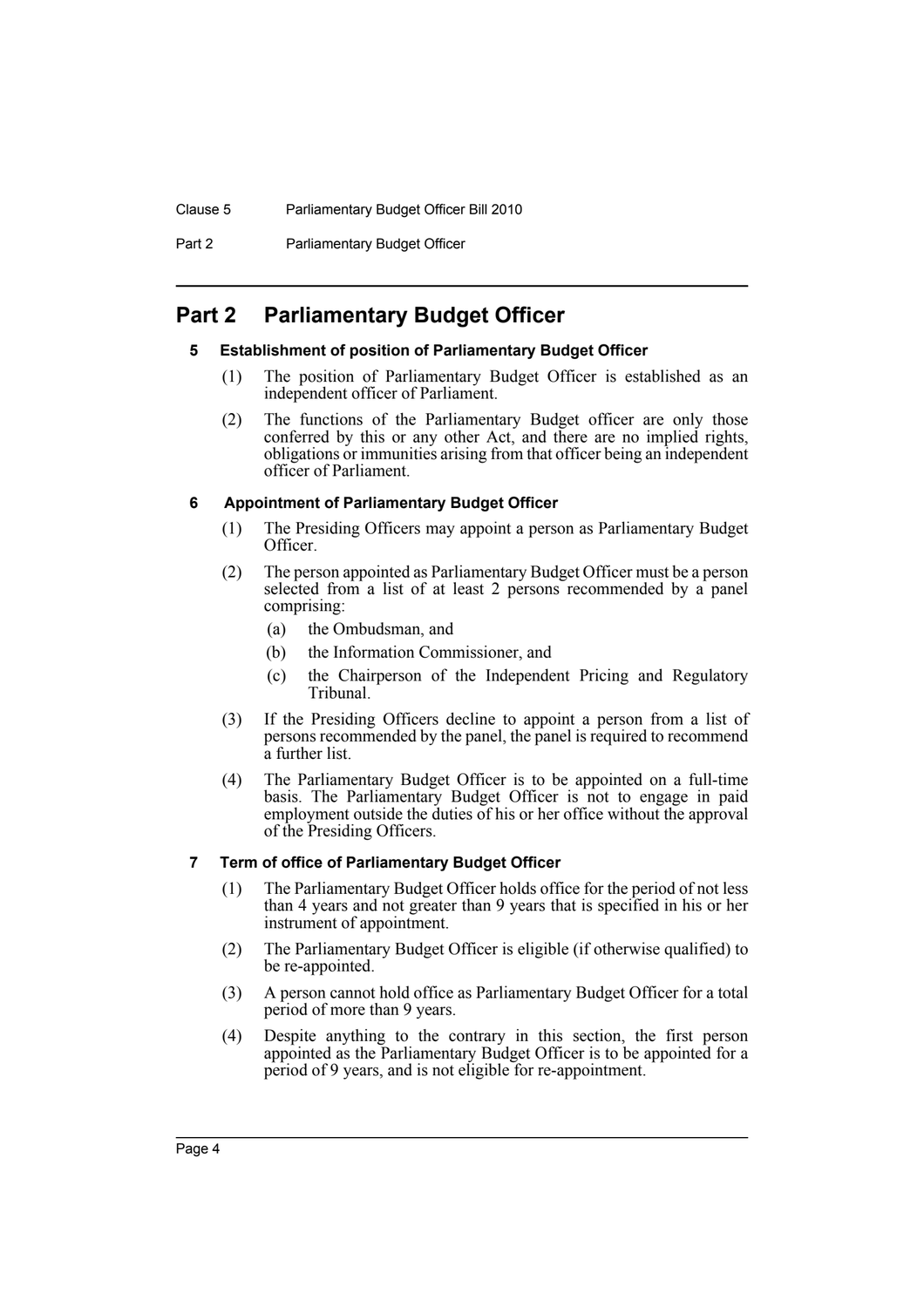| Parliamentary Budget Officer Bill 2010 | Clause 8 |
|----------------------------------------|----------|
| Parliamentary Budget Officer           | Part 2   |

# <span id="page-6-0"></span>**8 Acting Parliamentary Budget Officer**

- (1) The Presiding Officers may, from time to time, appoint an acting Parliamentary Budget Officer during the absence, or a vacancy in the office, of the Parliamentary Budget Officer, and may at any time revoke any such appointment.
- (2) An acting Parliamentary Budget Officer has all the functions of the Parliamentary Budget Officer and is taken to be the Parliamentary Budget Officer.
- (3) A person appointed as the acting Parliamentary Budget Officer must be a member of the staff of the Parliamentary Budget Office.
- (4) An acting Parliamentary Budget Officer is entitled to be paid such remuneration (including travelling and subsistence allowances) as the Presiding Officers may from time to time determine.

# <span id="page-6-1"></span>**9 Vacancy in office of Parliamentary Budget Officer**

- (1) The office of the Parliamentary Budget Officer becomes vacant if the Officer:
	- (a) dies, or
	- (b) completes a term of office and is not re-appointed, or
	- (c) resigns the office by instrument in writing addressed to the Presiding Officers, or
	- (d) is removed from office by the Presiding Officers under this section, or
	- (e) becomes bankrupt, applies to take the benefit of any law for the relief of bankrupt or insolvent debtors, compounds with his or her creditors or makes an assignment of his or her remuneration for their benefit, or
	- (f) becomes a mentally incapacitated person, or
	- (g) is convicted in New South Wales of an offence that is punishable by imprisonment for 12 months or more or is convicted elsewhere than in New South Wales of an offence that, if committed in New South Wales, would be an offence so punishable.
- (2) The Presiding Officers may remove the Parliamentary Budget Officer from office for misbehaviour, incapacity or incompetence.
- (3) If the office of the Parliamentary Budget Officer becomes vacant, a person is, subject to this Act, required to be appointed to fill the vacancy.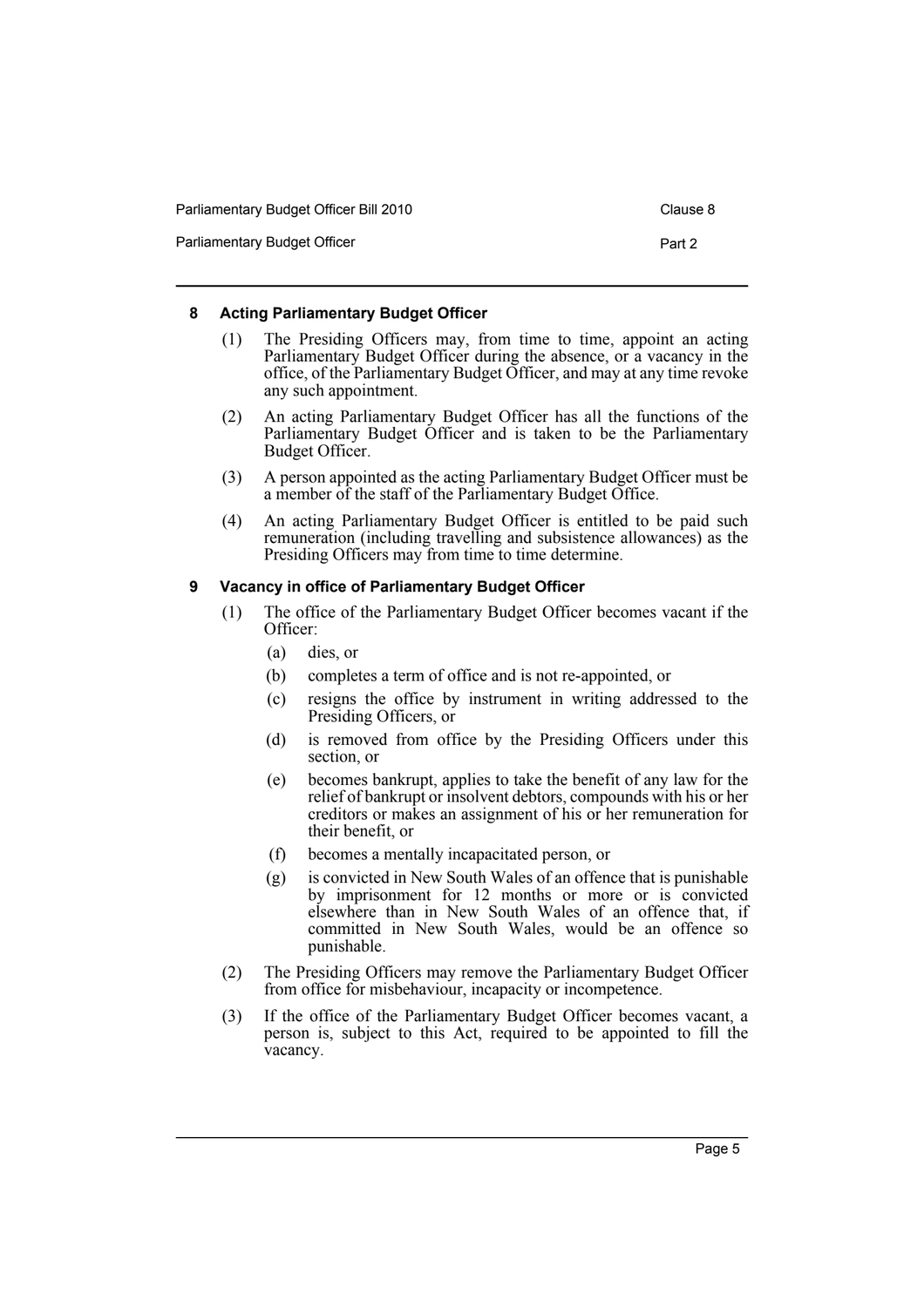#### Clause 10 Parliamentary Budget Officer Bill 2010

Part 2 **Parliamentary Budget Officer** 

#### <span id="page-7-0"></span>**10 Remuneration of Parliamentary Budget Officer**

The Parliamentary Budget Officer is entitled to be paid:

- (a) remuneration in accordance with the *Statutory and Other Offices Remuneration Act 1975*, and
- (b) such travelling and subsistence allowances as the Presiding Officers may from time to time determine.

#### <span id="page-7-1"></span>**11 Employment of staff and consultants—Parliamentary Budget Office**

- (1) Parliamentary staff may be employed by the Presiding Officers to assist the Parliamentary Budget Officer to exercise his or her functions. Those staff comprise the Parliamentary Budget Office.
- (2) The members of staff of the Parliamentary Budget Office are under the joint control of the Presiding Officers.
- (3) However, directions to the members of that staff in relation to the exercise of the functions of the Parliamentary Budget Officer may only be given by:
	- (a) the Parliamentary Budget Officer, or
	- (b) another member of staff of the Parliamentary Budget Office authorised to do so by the Parliamentary Budget Officer.
- (4) The Parliamentary Budget Officer may engage consultants to assist the Officer in the exercise of his or her functions.
- (5) Any such consultant is taken, for the purposes of this Act, to be a member of staff of the Parliamentary Budget Office.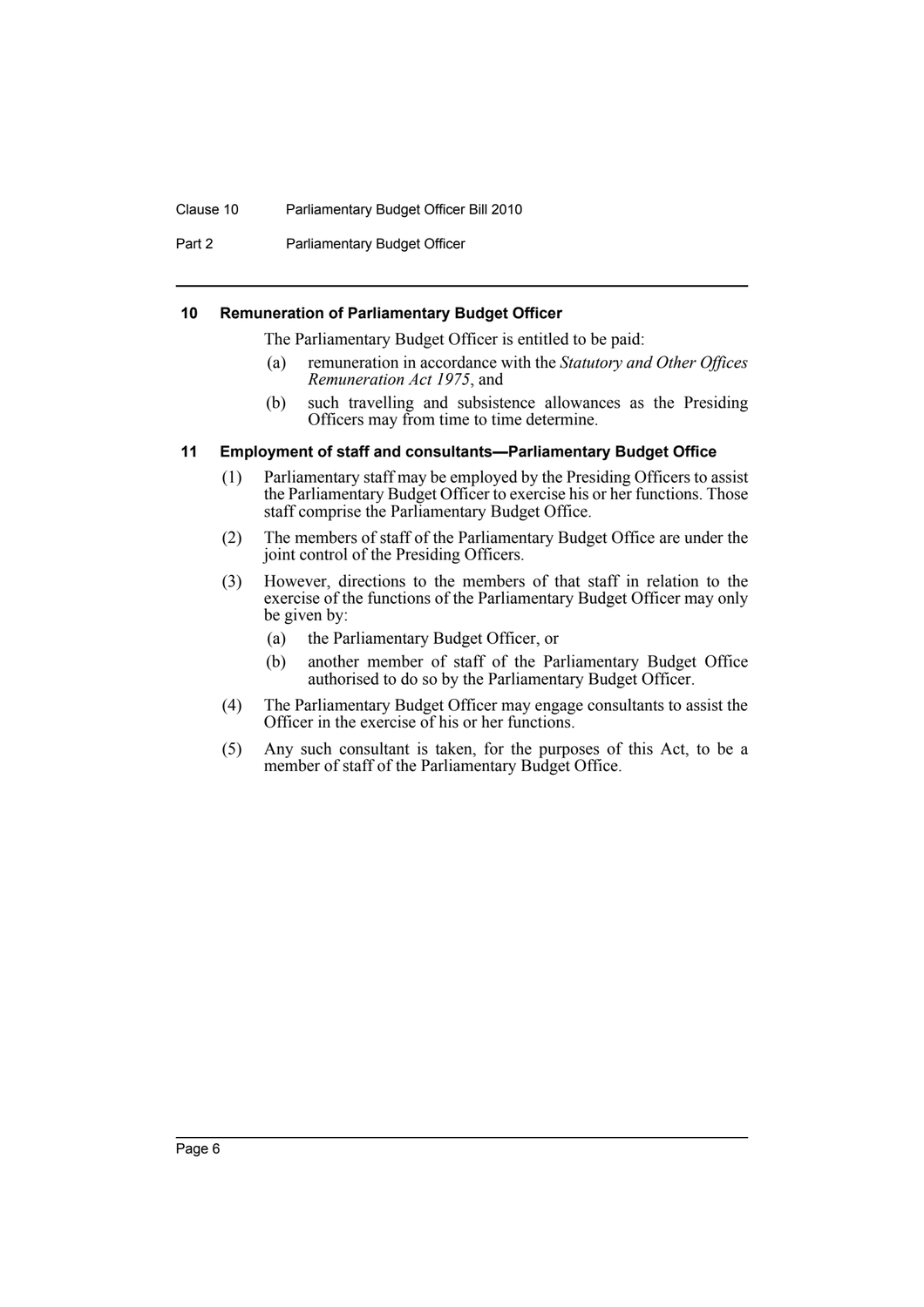Functions **Part 3** 

# <span id="page-8-0"></span>**Part 3 Functions**

#### <span id="page-8-1"></span>**12 Functions relating to costings of election promises**

The Parliamentary Budget Officer has the functions conferred by or under Part 4 in respect of the preparation of election policy costings.

#### <span id="page-8-2"></span>**13 Functions relating to advice etc to members of Parliament**

- (1) The Parliamentary Budget Officer may also, at the request of any member of Parliament:
	- (a) prepare a costing of a proposed policy of the member of Parliament, and
	- (b) provide any analysis, advice or briefing of a technical nature on financial, fiscal and economic matters (including in relation to the costing of proposals included in the State budget).
- (2) The Parliamentary Budget Officer is to inform a member of Parliament who makes a request under this section if the Officer is unable to provide the costing or information requested and provide the reasons why the costing or information cannot be provided.
- (3) If the Parliamentary Budget Officer needs more information for the purpose of responding to a request under this section, the Officer may ask the member of Parliament who made the request to provide that information in writing.
- (4) The functions of the Parliamentary Budget Officer under this section do not extend to:
	- (a) providing any analysis, advice or briefing to committees of Parliament, or
	- (b) developing policy proposals on behalf of members of Parliament.

# <span id="page-8-3"></span>**14 Operational plan**

- (1) The Parliamentary Budget Officer must prepare an operational plan that includes the following:
	- (a) the objectives of the Officer in exercising his or her functions and a broad outline of the strategies of the Officer to achieve those objectives,
	- (b) a schedule of the activities that the Officer proposes to undertake.
- (2) The operational plan must be prepared as soon as practicable after the commencement of this Part and after each State general election.
- (3) The Parliamentary Budget Officer must provide a draft of the operational plan to the Presiding Officers.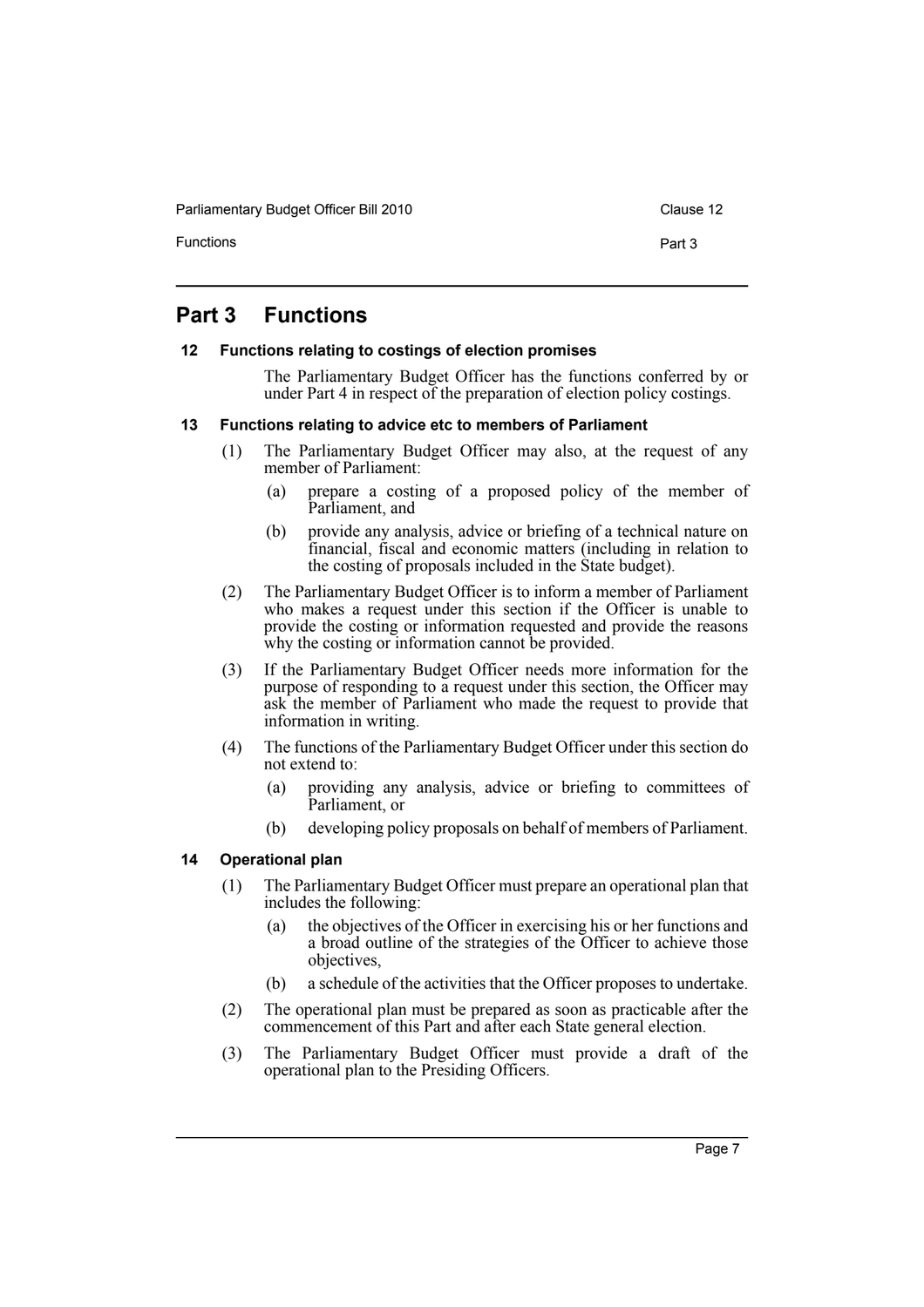#### Clause 15 Parliamentary Budget Officer Bill 2010

Part 3 Functions

- (4) The Presiding Officers are to approve the draft plan or request the Parliamentary Budget Officer to make changes to the draft plan and submit the revised plan to the Presiding Officers for approval.
- (5) The Parliamentary Budget Officer may, with the approval of the Presiding Officers, vary an approved operational plan at any time.
- (6) The approved operational plan, and any approved variation of the plan, are required to be tabled in each House of Parliament by the Presiding Officer of that House.
- (7) The Parliamentary Budget Officer must take the operational plan into account in the exercise of his or her functions.

#### <span id="page-9-0"></span>**15 Report of the Parliamentary Budget Officer to designated parliamentary committees and monitoring by committees**

- (1) The Presiding Officers are to designate a committee of the Legislative Assembly and a committee of the Legislative Council to which the Parliamentary Budget Officer is to report under this section.
- (2) The Parliamentary Budget Officer is to furnish an annual report to both designated committees, together with a copy of the current operational plan of the Parliamentary Budget Officer.
- (3) The report is to relate to the activities of the Parliamentary Budget Officer during the reporting period.
- (4) The report may include such recommendations in respect of the future activities of the Parliamentary Budget Officer and operational arrangements as he or she thinks appropriate.
- (5) The designated committees may monitor and review the operations of the Parliamentary Budget Officer and report to their respective House of Parliament on any matter relating to that Officer.

#### <span id="page-9-1"></span>**16 Parliamentary Budget Officer to have access to Government agencies**

- (1) The Parliamentary Budget Officer may, at any time, make a request for information from the head of any Government agency to assist the Officer in the preparation of a costing of an election or other policy under this Act.
- (2) The head of the Government agency must respond to such a request within 10 business days or such other period as is agreed between the head of the agency and the Parliamentary Budget Officer.
- (3) The head of the Government agency is not required to provide information in response to such a request if there is an overriding public interest against the disclosure of the information for the purposes of the *Government Information (Public Access) Act 2009* or if access to the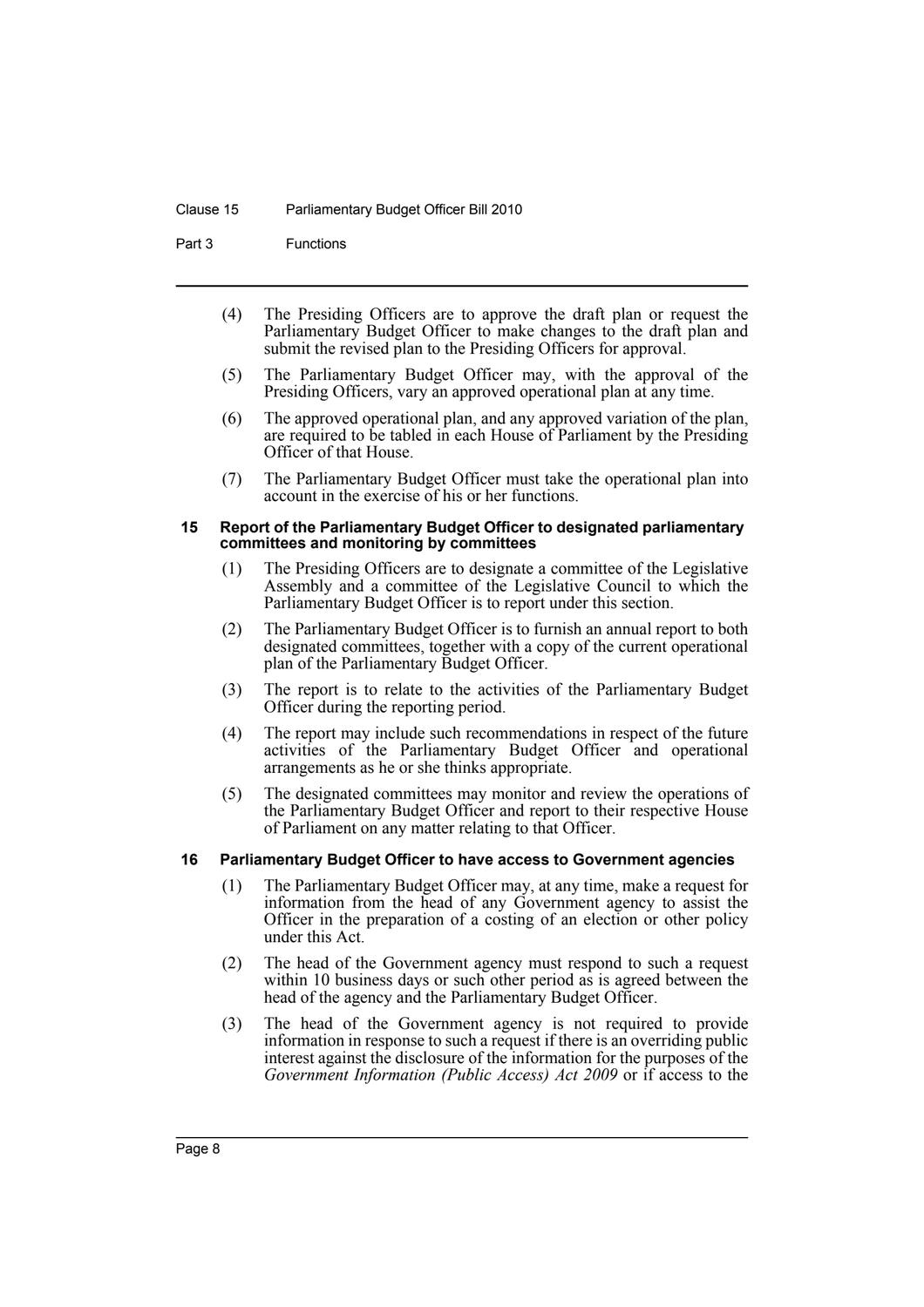| Parliamentary Budget Officer Bill 2010 | Clause 17 |
|----------------------------------------|-----------|
| Functions                              | Part 3    |

information would otherwise be denied under that Act. The head of the agency is to inform the Parliamentary Budget Officer of the reason for not providing the information.

(4) The head of the Government agency must not disclose any information or document provided to him or her for the purposes of a request for information from the Parliamentary Budget Officer under this section except to a member of staff of the agency.

Maximum penalty (subsection (4)): 50 penalty units.

#### <span id="page-10-0"></span>**17 Confidentiality of information or documents relating to election policy and other costings**

- (1) This section applies to any of the following information and documents:
	- (a) information or documents provided to the Parliamentary Budget Officer by a parliamentary leader (or on his or her behalf) for the purposes of an election policy costing under Part 4,
	- (b) information or documents provided to the Parliamentary Budget Officer by a member of Parliament (or on his or her behalf) for the purposes of a costing under this Part of any policy of the member,
	- (c) information or documents prepared by the Parliamentary Budget Officer for the purposes of any such costing.
- (2) The Parliamentary Budget Officer, or any member of staff of the Parliamentary Budget Office, must not disclose any such information or document except:
	- (a) in the case of an election costing request by a parliamentary leader—to that leader, or
	- (b) in the case of any other costing request by a member of Parliament—to that member, or
	- (c) in any case—to another member of staff of the Parliamentary Budget Office.

Maximum penalty: 50 penalty units.

- (3) This section does not apply to any information or document:
	- (a) if the information or document relates to an election policy costing or election costing request that the Parliamentary Budget Officer is authorised or required to publicly release by this Act, or
	- (b) if the information or document has already been lawfully published, or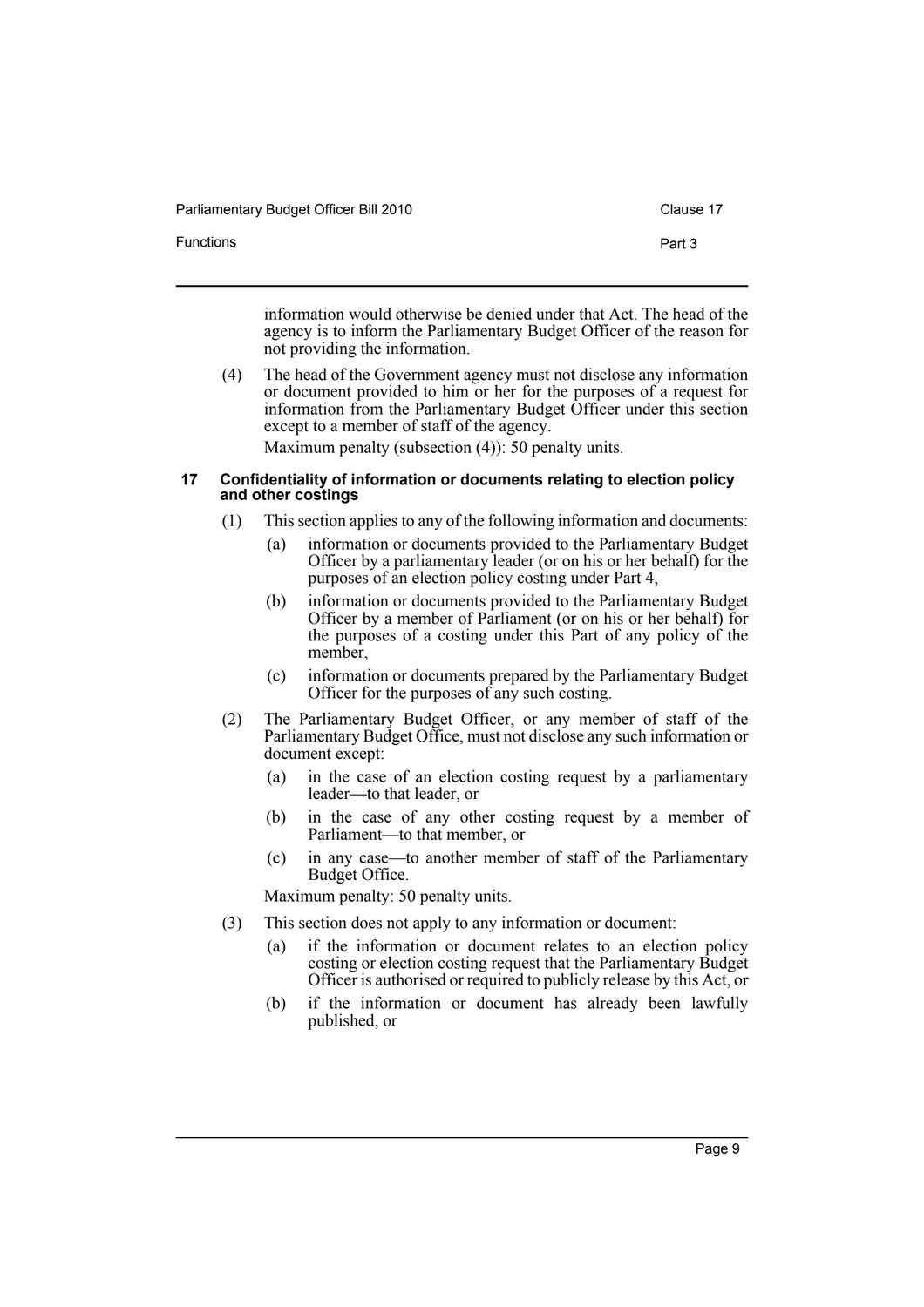### Clause 17 Parliamentary Budget Officer Bill 2010

Part 3 Functions

(c) if the person disclosing the information or document became aware of the information or obtained the document otherwise than in the course of an election policy or other costing under this Act.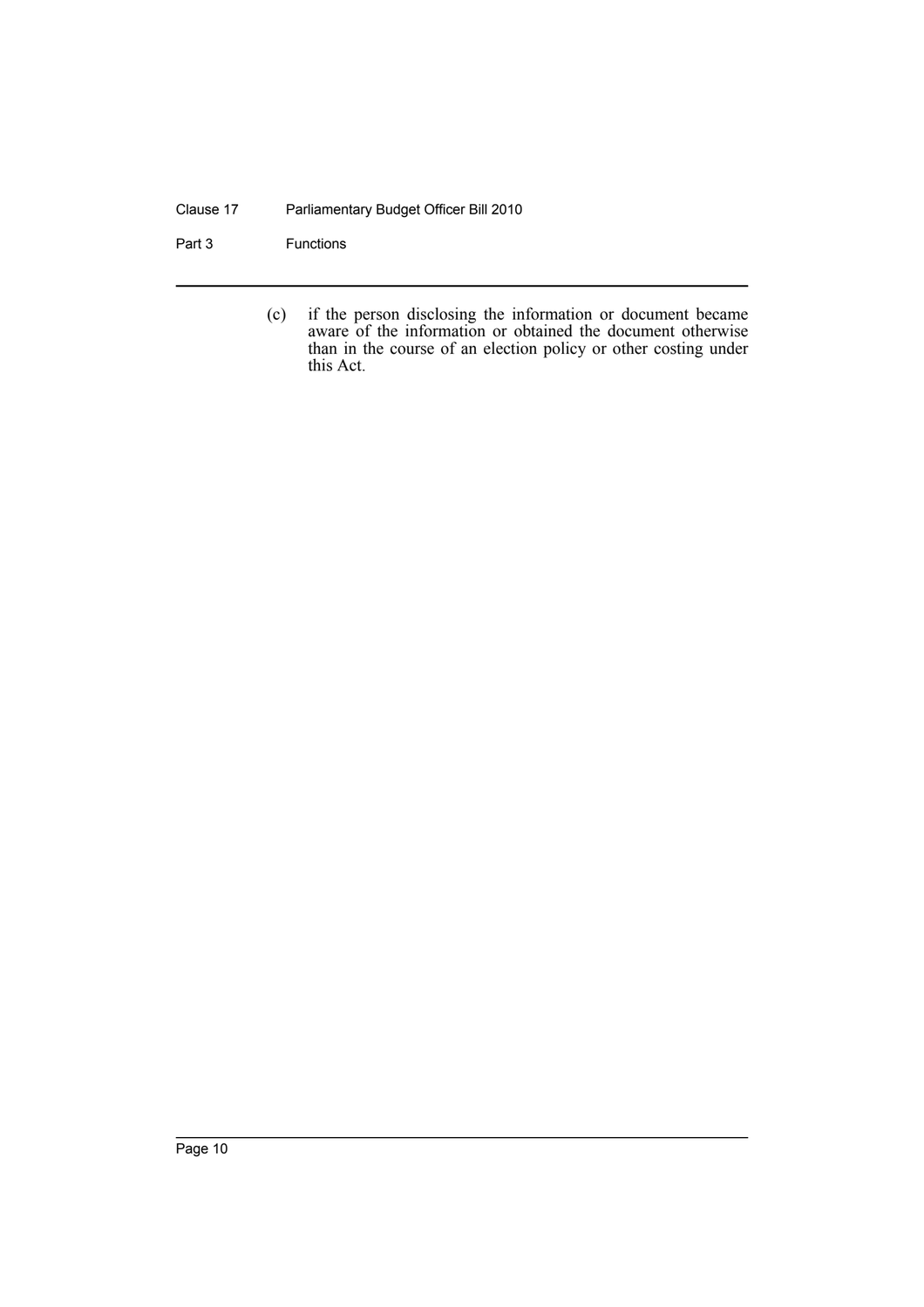Election policy costings **Part 4** 

# <span id="page-12-0"></span>**Part 4 Election policy costings**

# <span id="page-12-1"></span>**Division 1 Requests for election policy costings**

#### <span id="page-12-2"></span>**18 Request for election policy costings by parliamentary leaders**

- (1) A parliamentary leader may, in accordance with this Part, request the Parliamentary Budget Officer to prepare costings of publicly announced or proposed policies.
- (2) An election costing request may only be made in relation to policies that are announced or proposed for implementation after the next State general election.
- (3) A parliamentary leader may only make an election costing request in relation to a policy publicly announced or proposed by that leader.
- (4) An election costing request may relate to proposed changes in expenditure or revenue.
- (5) An election costing request must:
	- (a) be in writing, and
	- (b) outline fully each policy to be costed, giving all relevant details for the purpose of costing the policy, and
	- (c) state the purpose or intention of the policy.
- (6) For the purposes of this section, a policy is taken to be announced or proposed by a parliamentary leader if it is announced or proposed by a member of Parliament on behalf of the leader or of the party concerned.

# <span id="page-12-3"></span>**19 Period during which election policy costings may be requested**

- (1) An election costing request may be made at any time during the period before a State general election is due to be held, being the period commencing on the day on which the last State budget before the election is presented to Parliament (the *pre-election period*).
- (2) For the purposes of the State general election due to be held on 26 March 2011, the pre-election period commences on 25 January 2011.

# <span id="page-12-4"></span>**20 Withdrawal of election costing requests**

(1) A parliamentary leader may, by notice in writing given to the Parliamentary Budget Officer, withdraw any election costing request that he or she has made.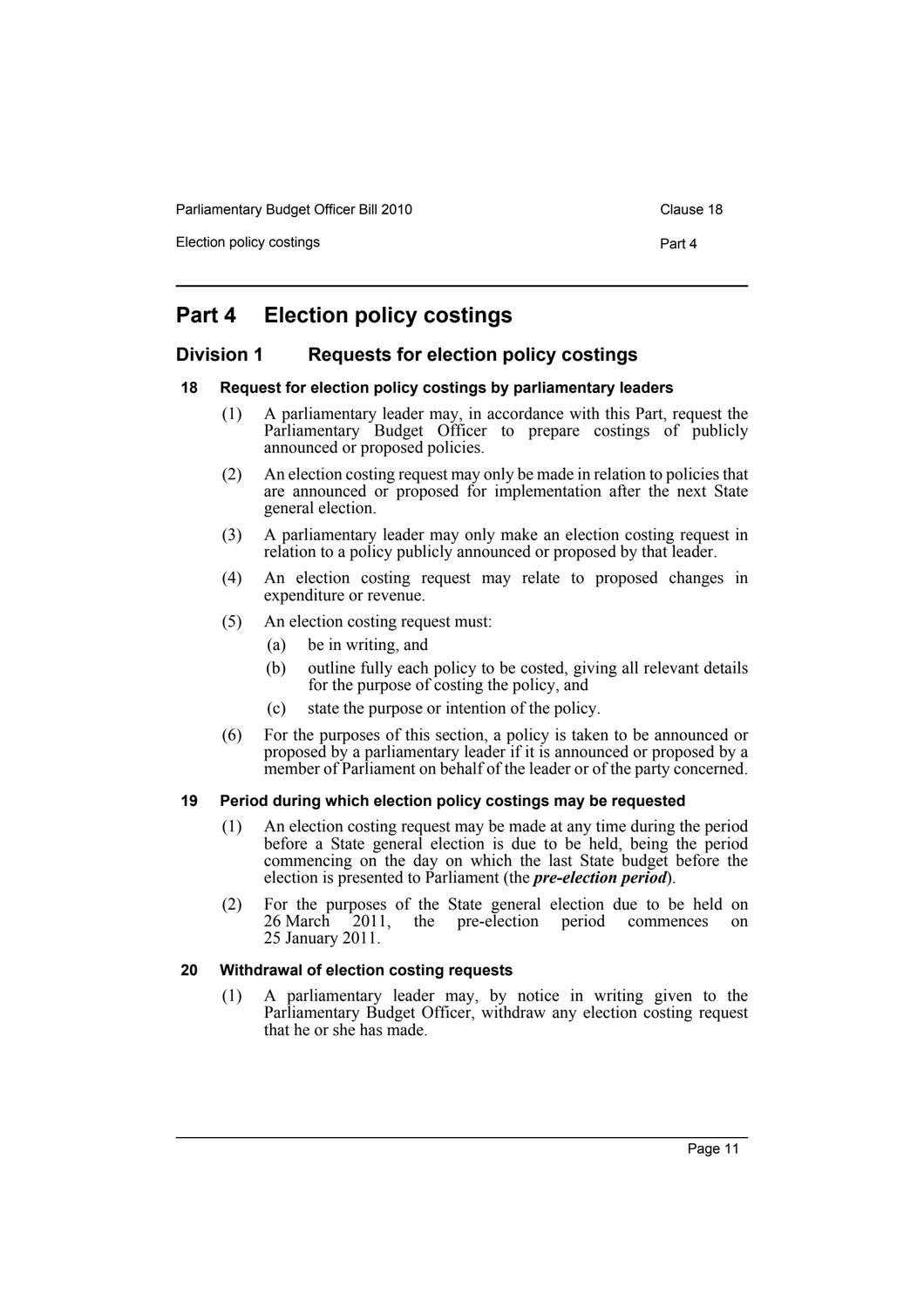#### Clause 21 Parliamentary Budget Officer Bill 2010

Part 4 **Election policy costings** 

(2) An election costing request may be withdrawn at any time before the election policy costing is provided to the parliamentary leader who made the request.

### <span id="page-13-0"></span>**Division 2 Parliamentary Budget Officer to prepare costings of election policies**

#### <span id="page-13-1"></span>**21 Parliamentary Budget Officer to prepare costings of election policies**

- (1) As soon as possible after receiving an election costing request, the Parliamentary Budget Officer is to:
	- (a) prepare a costing of the policy concerned, and
	- (b) provide the costing to the parliamentary leader who made the request.
- (2) The Parliamentary Budget Officer is to inform a parliamentary leader who makes an election costing request of any costing that the Officer is unable to provide and of the reason that the costing cannot be provided.
- (3) If the Parliamentary Budget Officer needs more information for the purpose of costing a policy, the Officer may ask the parliamentary leader who made the election costing request to provide that information in writing.
- (4) A parliamentary leader is required to notify the Parliamentary Budget Officer of the public announcement by that leader of policies that have been costed by the Officer.

# <span id="page-13-2"></span>**22 Public release of election policy costings**

- (1) A parliamentary leader may publicly release an election policy costing provided to that leader by the Parliamentary Budget Officer.
- (2) The Parliamentary Budget Officer is required to publicly release an election costing request and the election policy costing when the parliamentary leader who requested the costing notifies the Officer that the policy has been publicly announced.
- (3) If the Parliamentary Budget Officer considers that an election policy costing provided by the Officer has been publicly misrepresented, the Officer may issue a public statement to correct the misrepresentation.

# <span id="page-13-3"></span>**23 Budget impact statements for all costed policies**

(1) The Parliamentary Budget Officer is to prepare, during the pre-election period, a separate budget impact statement for the respective policies of each parliamentary leader that have been costed under this Part.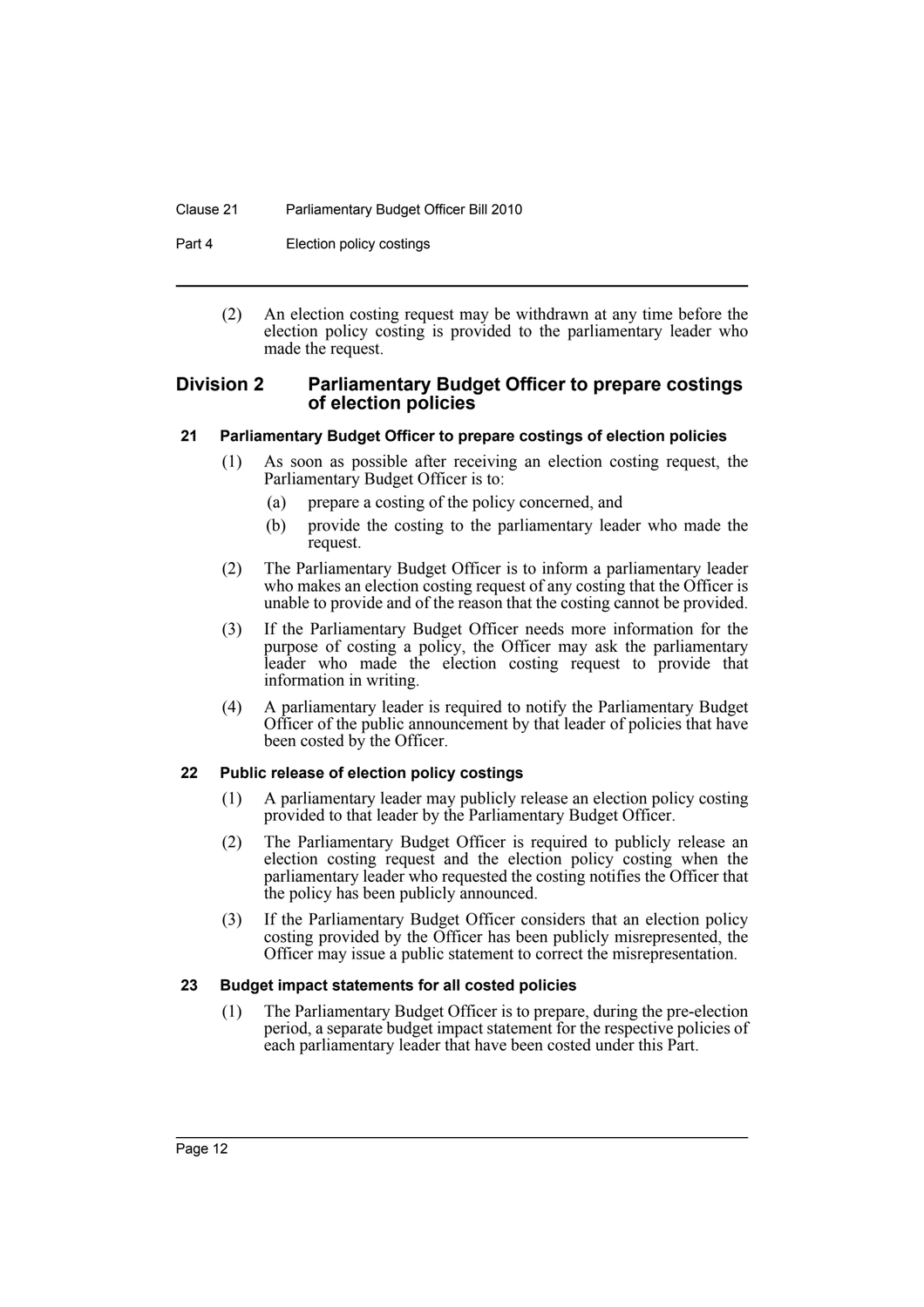- 
- (2) A budget impact statement is to list the relevant costed policies and show:
	- (a) a summary of the assessed financial impact of each costed policy, and
	- (b) the total net financial impact of all the costed policies,

on the current year's State budget and on the forward estimates for the period to which the pre-election half-yearly budget review relates. The budget impact statement is also to show the impact of all the costed policies on the State's net financial liabilities.

(3) The Parliamentary Budget Officer is to provide, on the day that is the fifteenth last day before the State general election is due to be held, a draft budget impact statement to each parliamentary leader in relation to his or her respective policies. **Note.** For the purposes of the State general election due to be held on

26 March 2011, the draft statements are to be provided on 11 March 2011.

- (4) A parliamentary leader may, within 48 hours after being provided with a draft budget impact statement, notify the Parliamentary Budget Officer in writing of his or her final list of costed policies for inclusion in the budget impact statement.
- (5) The Parliamentary Budget Officer is to:
	- (a) revise the draft budget impact statements in accordance with any such notification, and
	- (b) publicly release all the final budget impact statements on the day that is the fifth last day before the State general election is due to be held.

**Note.** For the purposes of the State general election due to be held on 26 March 2011, the final statements are to be released on 21 March 2011.

(6) When the Parliamentary Budget Officer releases a budget impact statement, the Officer is also required to publicly release election costing requests and the election policy costings for all policies listed in the budget impact statement.

# <span id="page-14-0"></span>**Division 3 General election costing provisions**

#### <span id="page-14-1"></span>**24 Pre-election statement of uncommitted State funds**

The Secretary of the Treasury is to publicly release, at the same time as the public release of the pre-election half-yearly budget review, a statement of the amount of uncommitted funds that are available (within the revised estimates of recurrent and capital expenditures) to meet any future expenditure commitments for the General Government Sector for the period to which the review relates.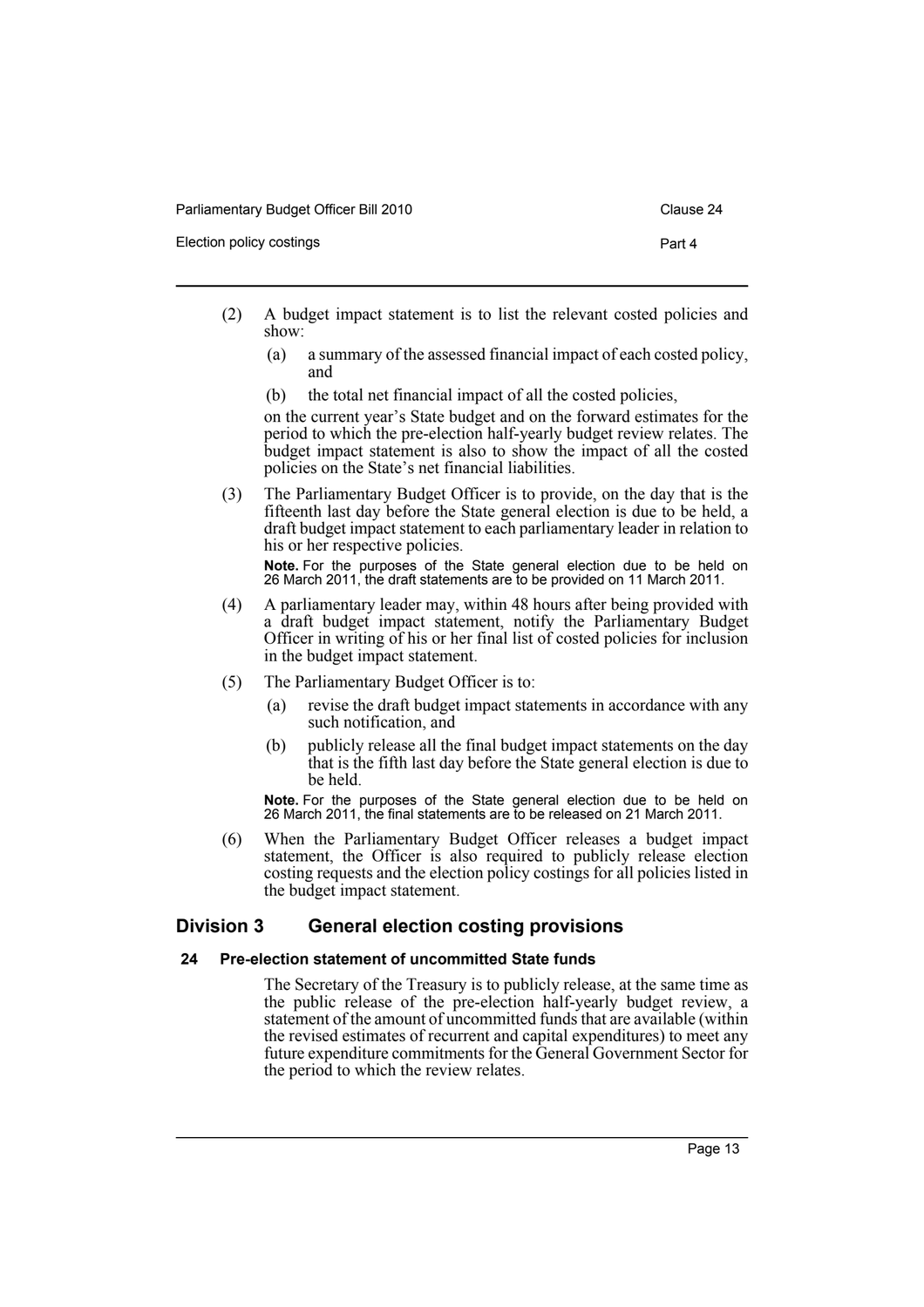#### Clause 25 Parliamentary Budget Officer Bill 2010

Part 4 **Election policy costings** 

#### <span id="page-15-0"></span>**25 Parliamentary Budget Officer guidelines**

The Parliamentary Budget Officer may issue guidelines for the purposes of the making of election costing requests and the preparation of election policy costings and budget impact statements under this Part.

#### <span id="page-15-1"></span>**26 Revision of election policy costings and budget impact statements to correct any errors**

The Parliamentary Budget Officer may revise an election policy costing or budget impact statement under this Part at any time after it is made to correct any error, and provide or release the revised costing or statement.

#### <span id="page-15-2"></span>**27 Nominee may act for parliamentary leader**

Any function of a parliamentary leader under this Part may be exercised on his or her behalf by a nominee of the leader, being a person nominated by the leader from time to time by notice in writing to the Parliamentary Budget Officer.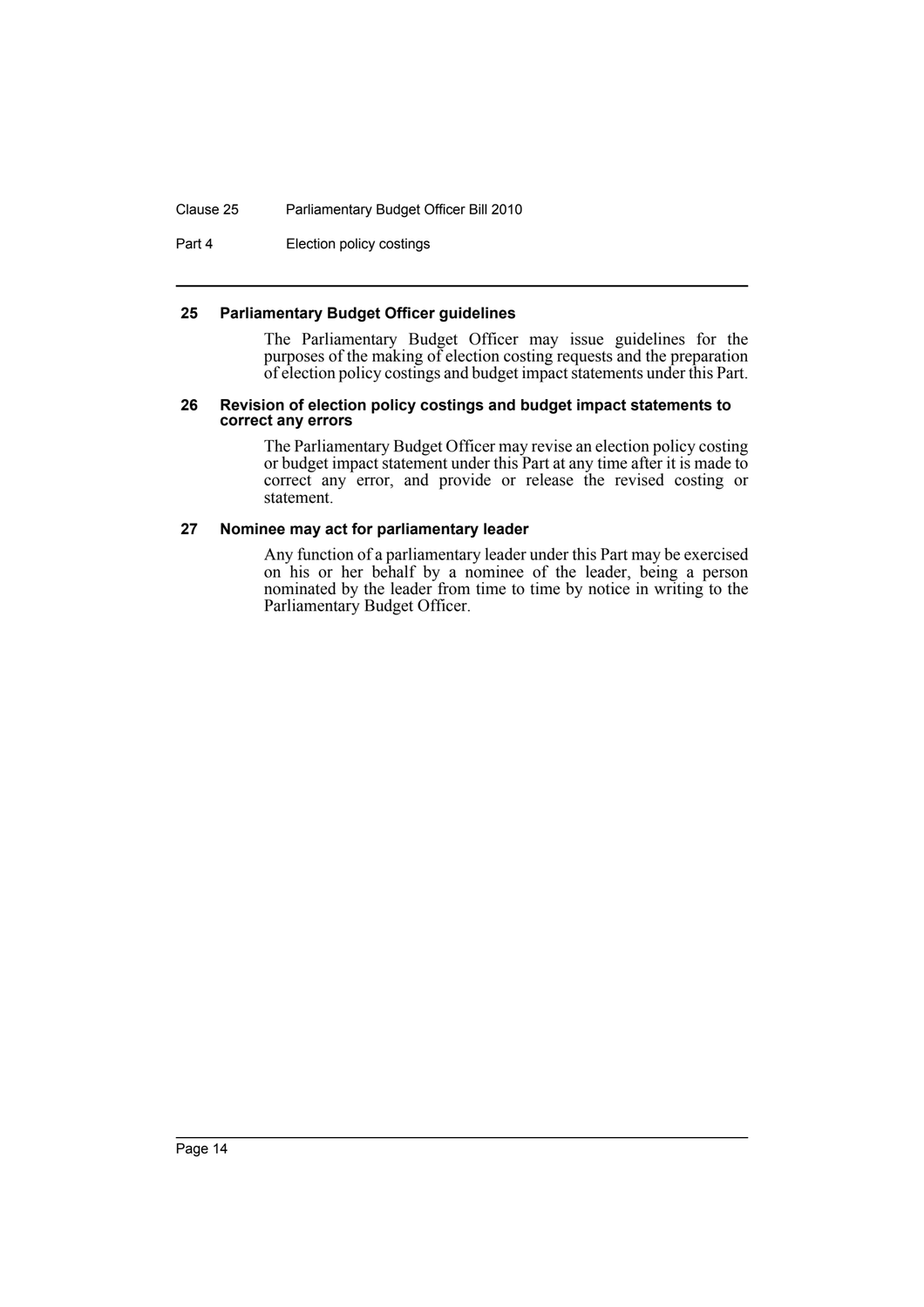Miscellaneous **Part 5** 

# <span id="page-16-0"></span>**Part 5 Miscellaneous**

#### <span id="page-16-1"></span>**28 Nature of proceedings for offences**

Proceedings for an offence under this Act may be dealt with summarily before the Local Court.

#### <span id="page-16-2"></span>**29 Regulations**

- (1) The Governor may make regulations, not inconsistent with this Act, for or with respect to any matter that by this Act is required or permitted to be prescribed or that is necessary or convenient to be prescribed for carrying out or giving effect to this Act.
- (2) The regulations may contain provisions of a savings or transitional nature consequent on the enactment of the following Acts: this Act
- (3) Any such provision may, if the regulations so provide, take effect from the date of assent to the Act concerned or a later date.
- (4) To the extent to which any such provision takes effect from a date that is earlier than the date of its publication on the NSW legislation website, the provision does not operate so as:
	- (a) to affect, in a manner prejudicial to any person (other than the State or an authority of the State), the rights of that person existing before the date of its publication, or
	- (b) to impose liabilities on any person (other than the State or an authority of the State) in respect of anything done or omitted to be done before the date of its publication.

#### <span id="page-16-3"></span>**30 Review of Act**

- (1) The Minister is to review this Act to determine whether the policy objectives of the Act remain valid and whether the terms of the Act remain appropriate for securing those objectives.
- (2) The review is to be undertaken as soon as possible after the period of 5 years from the date of assent to this Act.
- (3) A report on the outcome of the review is to be tabled in each House of Parliament within 12 months after the end of the period of 5 years.

#### <span id="page-16-4"></span>**31 Repeal of Charter of Budget Honesty (Election Promises Costing) Act 2006 No 89**

The *Charter of Budget Honesty (Election Promises Costing) Act 2006* is repealed.